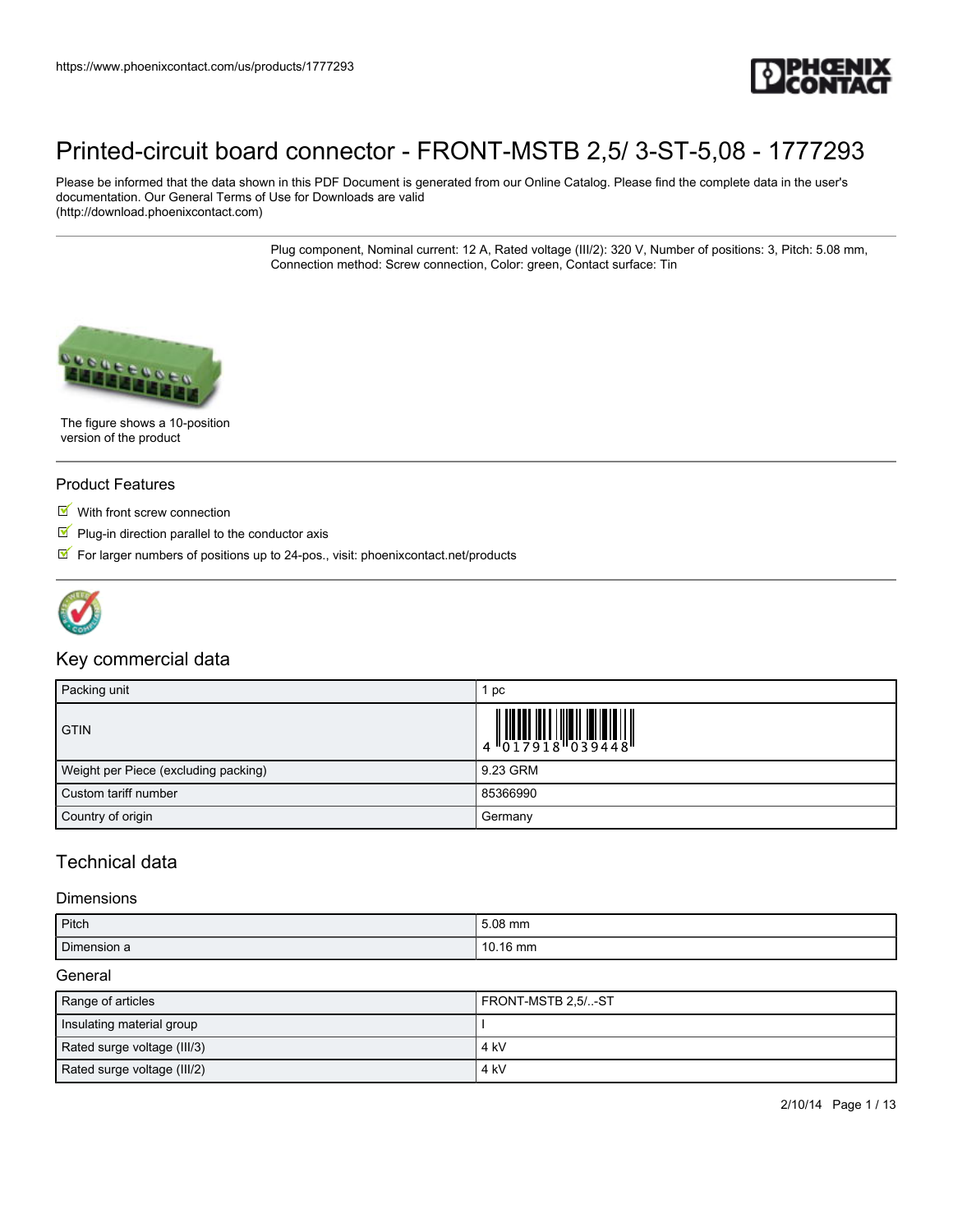

## Technical data

### General

| Rated surge voltage (II/2)              | 4 kV                  |
|-----------------------------------------|-----------------------|
| Rated voltage (III/3)                   | 250 V                 |
| Rated voltage (III/2)                   | 320 V                 |
| Rated voltage (II/2)                    | 630 V                 |
| Connection in acc. with standard        | EN-VDE                |
| Nominal current $I_N$                   | 12 A                  |
| Nominal cross section                   | $2.5$ mm <sup>2</sup> |
| Maximum load current                    | 12 A                  |
| Insulating material                     | PA                    |
| Inflammability class according to UL 94 | V <sub>0</sub>        |
| Internal cylindrical gage               | A <sub>3</sub>        |
| Stripping length                        | $10 \, \text{mm}$     |
| Number of positions                     | 3                     |
| Screw thread                            | M2,5                  |
| Tightening torque, min                  | $0.5$ Nm              |
| Tightening torque max                   | $0.6$ Nm              |

### Connection data

| Conductor cross section solid min.                                                         | $0.2$ mm <sup>2</sup>  |
|--------------------------------------------------------------------------------------------|------------------------|
| Conductor cross section solid max.                                                         | $2.5$ mm <sup>2</sup>  |
| Conductor cross section stranded min.                                                      | $0.2$ mm <sup>2</sup>  |
| Conductor cross section stranded max.                                                      | $2.5$ mm <sup>2</sup>  |
| Conductor cross section stranded, with ferrule without plastic sleeve min.                 | $0.25$ mm <sup>2</sup> |
| Conductor cross section stranded, with ferrule without plastic sleeve max.                 | $2.5$ mm <sup>2</sup>  |
| Conductor cross section stranded, with ferrule with plastic sleeve min.                    | $0.25$ mm <sup>2</sup> |
| Conductor cross section stranded, with ferrule with plastic sleeve max.                    | $2.5$ mm <sup>2</sup>  |
| Conductor cross section AWG/kcmil min.                                                     | 24                     |
| Conductor cross section AWG/kcmil max                                                      | 12                     |
| 2 conductors with same cross section, solid min.                                           | $0.2$ mm <sup>2</sup>  |
| 2 conductors with same cross section, solid max.                                           | $1.5$ mm <sup>2</sup>  |
| 2 conductors with same cross section, stranded min.                                        | $0.2 \text{ mm}^2$     |
| 2 conductors with same cross section, stranded max.                                        | $1.5$ mm <sup>2</sup>  |
| 2 conductors with same cross section, stranded, ferrules without plastic<br>sleeve, min.   | $0.25$ mm <sup>2</sup> |
| 2 conductors with same cross section, stranded, ferrules without plastic<br>sleeve, max.   | 1 mm <sup>2</sup>      |
| 2 conductors with same cross section, stranded, TWIN ferrules with plastic<br>sleeve, min. | $0.5$ mm <sup>2</sup>  |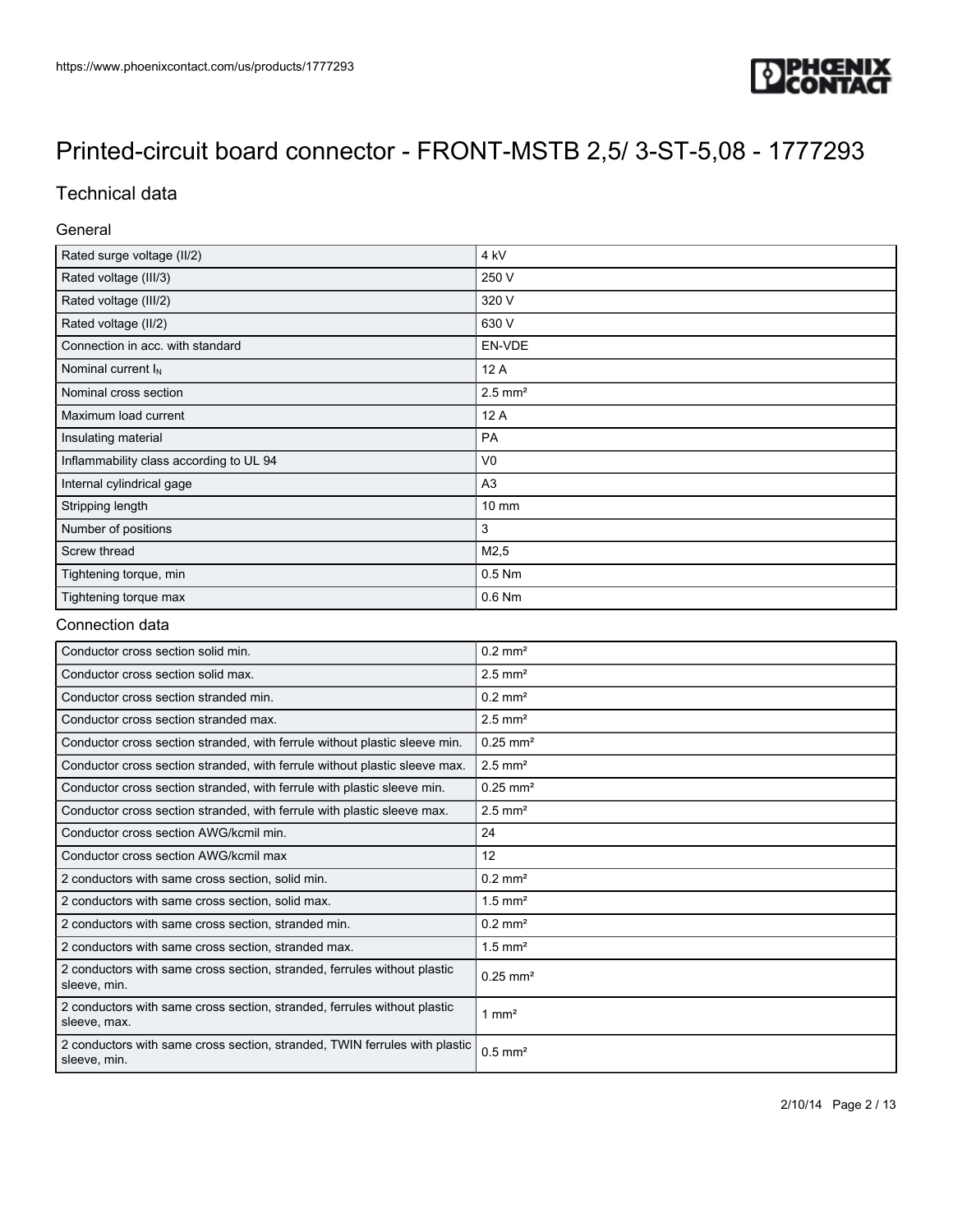

## Technical data

### Connection data

| 2 conductors with same cross section, stranded, TWIN ferrules with plastic  <br>sleeve, max. | $^{\prime}$ mm <sup>2</sup> |
|----------------------------------------------------------------------------------------------|-----------------------------|
| Minimum AWG according to UL/CUL                                                              | 30                          |
| Maximum AWG according to UL/CUL                                                              | 12                          |

## **Classifications**

### eCl@ss

| eCl@ss 4.0 | 272607xx |
|------------|----------|
| eCl@ss 4.1 | 27260701 |
| eCl@ss 5.0 | 27260701 |
| eCl@ss 5.1 | 27260701 |
| eCl@ss 6.0 | 27260704 |
| eCl@ss 7.0 | 27440402 |
| eCl@ss 8.0 | 27440402 |

#### ETIM

| ETIM 3.0        | EC001121 |
|-----------------|----------|
| $E$ IM 4.0      | EC002638 |
| <b>ETIM 5.0</b> | EC002638 |

### UNSPSC

| UNSPSC 6.01          | 30211810 |
|----------------------|----------|
| <b>UNSPSC 7.0901</b> | 39121409 |
| UNSPSC 11            | 39121409 |
| <b>UNSPSC 12.01</b>  | 39121409 |
| <b>UNSPSC 13.2</b>   | 39121409 |

## Approvals

#### Approvals

#### Approvals

CSA / UL Recognized / VDE Gutachten mit Fertigungsüberwachung / cUL Recognized / GOST / IECEE CB Scheme / GOST / CCA / cULus Recognized

Ex Approvals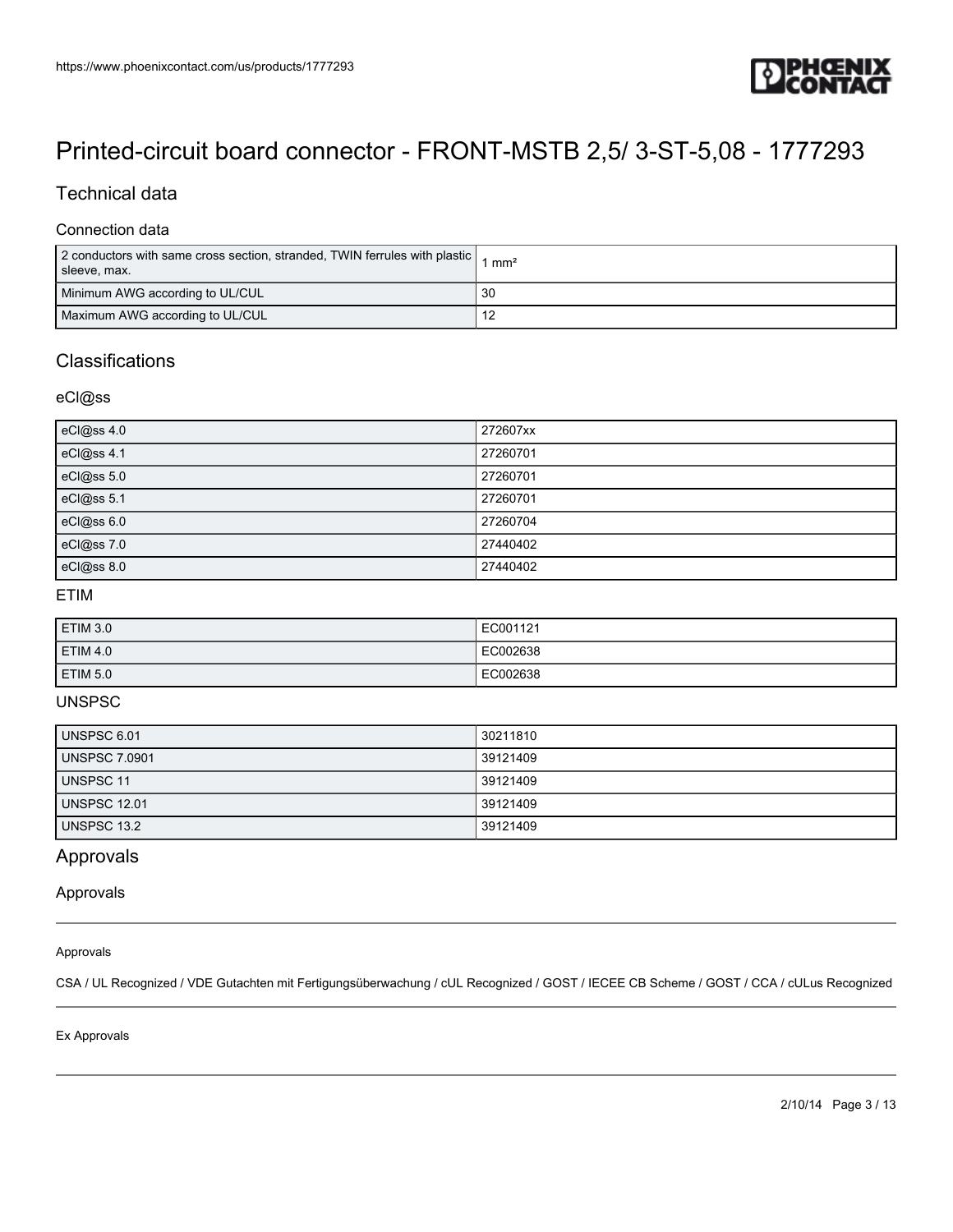

Approvals

Approvals submitted

### Approval details

ſ

| $_{\text{CSA}}$            |           |           |
|----------------------------|-----------|-----------|
|                            | в         | D         |
| mm <sup>2</sup> /AWG/kcmil | $22 - 12$ | $22 - 12$ |
| Nominal current IN         | 15 A      | 10 A      |
| Nominal voltage UN         | 300 V     | 300 V     |

## UL Recognized **W** B D mm²/AWG/kcmil 30-12 30-12 Nominal current IN 10 A 15 A 10 A 10 A Nominal voltage UN 300 V 300 V 300 V 300 V

| VDE Gutachten mit Fertigungsüberwachung |              |  |
|-----------------------------------------|--------------|--|
|                                         |              |  |
| mm <sup>2</sup> /AWG/kcmil              | $0.34 - 2.5$ |  |
| Nominal current IN                      | 12A          |  |
| Nominal voltage UN                      | 250 V        |  |

| <b>CUL Recognized</b>      |           |           |  |
|----------------------------|-----------|-----------|--|
|                            | в         | D         |  |
| mm <sup>2</sup> /AWG/kcmil | $30 - 12$ | $30 - 12$ |  |
| Nominal current IN         | 15 A      | 10A       |  |
| Nominal voltage UN         | 300 V     | 300 V     |  |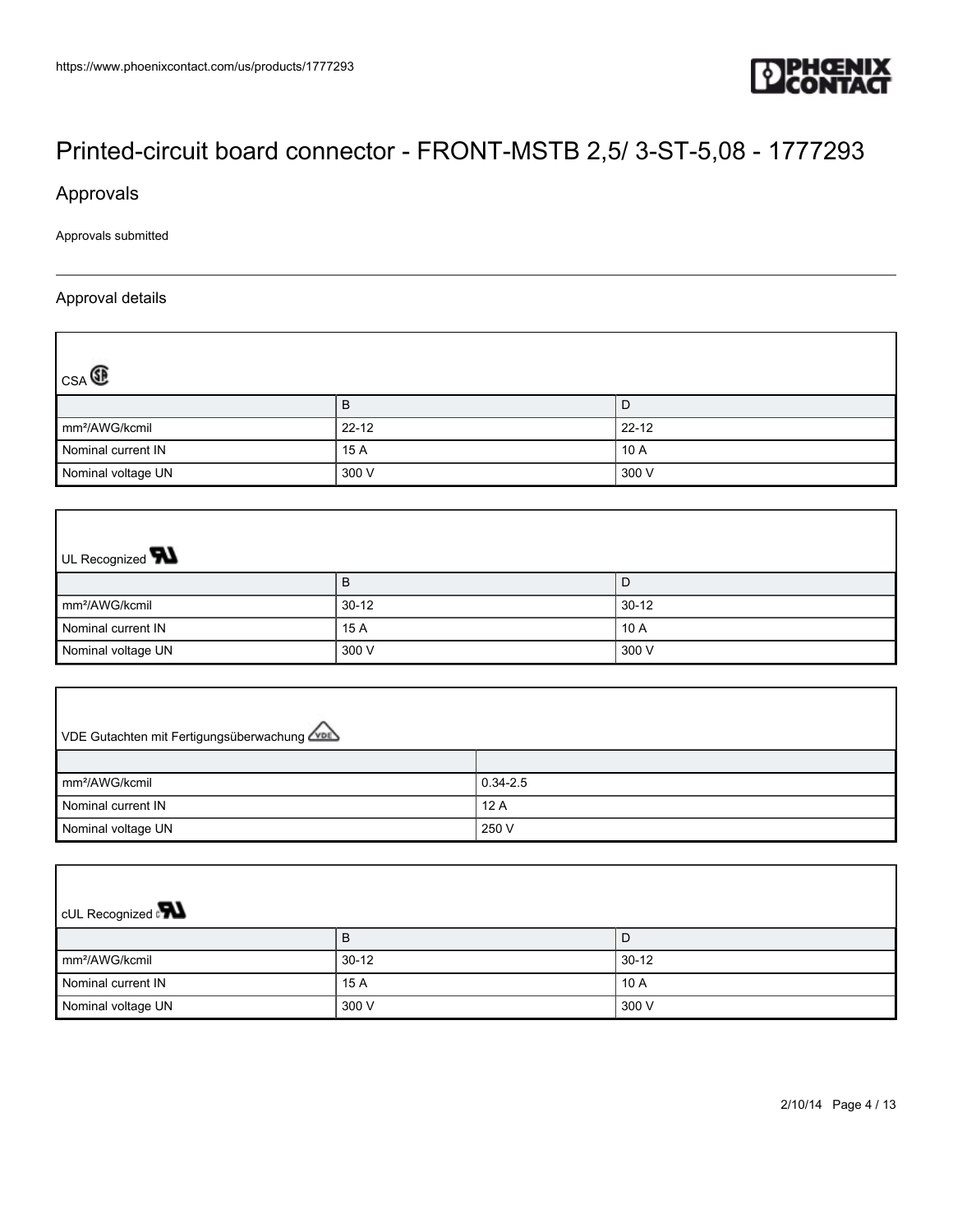

## Approvals

GOST<sup>e</sup>

IECEE CB Scheme<sup>CB</sup>

| mm <sup>2</sup> /AWG/kcmil | $0.34 - 2.5$ |
|----------------------------|--------------|
| Nominal current IN         | 12A          |
| Nominal voltage UN         | 250 V        |

## GOST<sup>P</sup>

| <b>CCA</b>                 |              |
|----------------------------|--------------|
|                            |              |
| mm <sup>2</sup> /AWG/kcmil | $0.34 - 2.5$ |
| Nominal current IN         | 12A          |
| Nominal voltage UN         | 250 V        |

cULus Recognized on **What** 

## **Accessories**

Accessories

Bridge

[Insertion bridge - EBL 2- 5 - 2303145](https://www.phoenixcontact.com/us/products/2303145)

Insertion bridge, Number of positions: 2, Color: gray



2/10/14 Page 5 / 13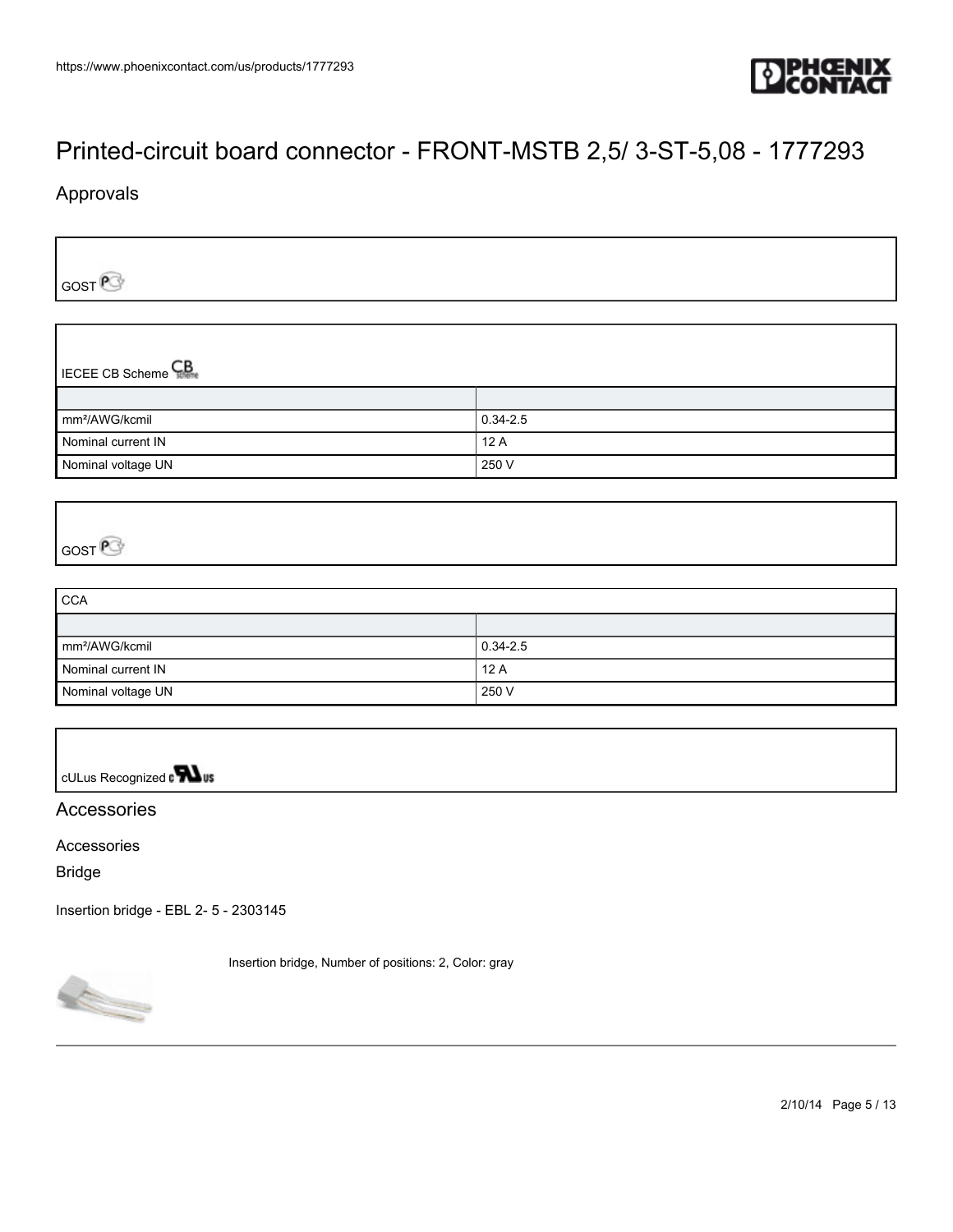

Coding profile, is inserted into the slot on the plug or inverted header, red insulating material

## Accessories

[Insertion bridge - EBL 3- 5 - 2303158](https://www.phoenixcontact.com/us/products/2303158)



Insertion bridge, Number of positions: 3, Color: gray

Coding element

[Coding profile - CP-MSTB - 1734634](https://www.phoenixcontact.com/us/products/1734634)



#### Labeled terminal marker

[Marker cards - SK 5,08/3,8:FORTL.ZAHLEN - 0804293](https://www.phoenixcontact.com/us/products/0804293)



Marker cards, Card, white, labeled, Horizontal: Consecutive numbers 1 - 10, 11 - 20, etc. up to 91 - (99)100, Mounting type: Adhesive, For terminal block width: 5.08 mm, Lettering field: 5.08 x 3.8 mm

#### Marker pen

[Marker pen - B-STIFT - 1051993](https://www.phoenixcontact.com/us/products/1051993)



Marker pen, for manual labeling of unprinted Zack strips, smear-proof and waterproof, line thickness 0.5 mm

Screwdriver tools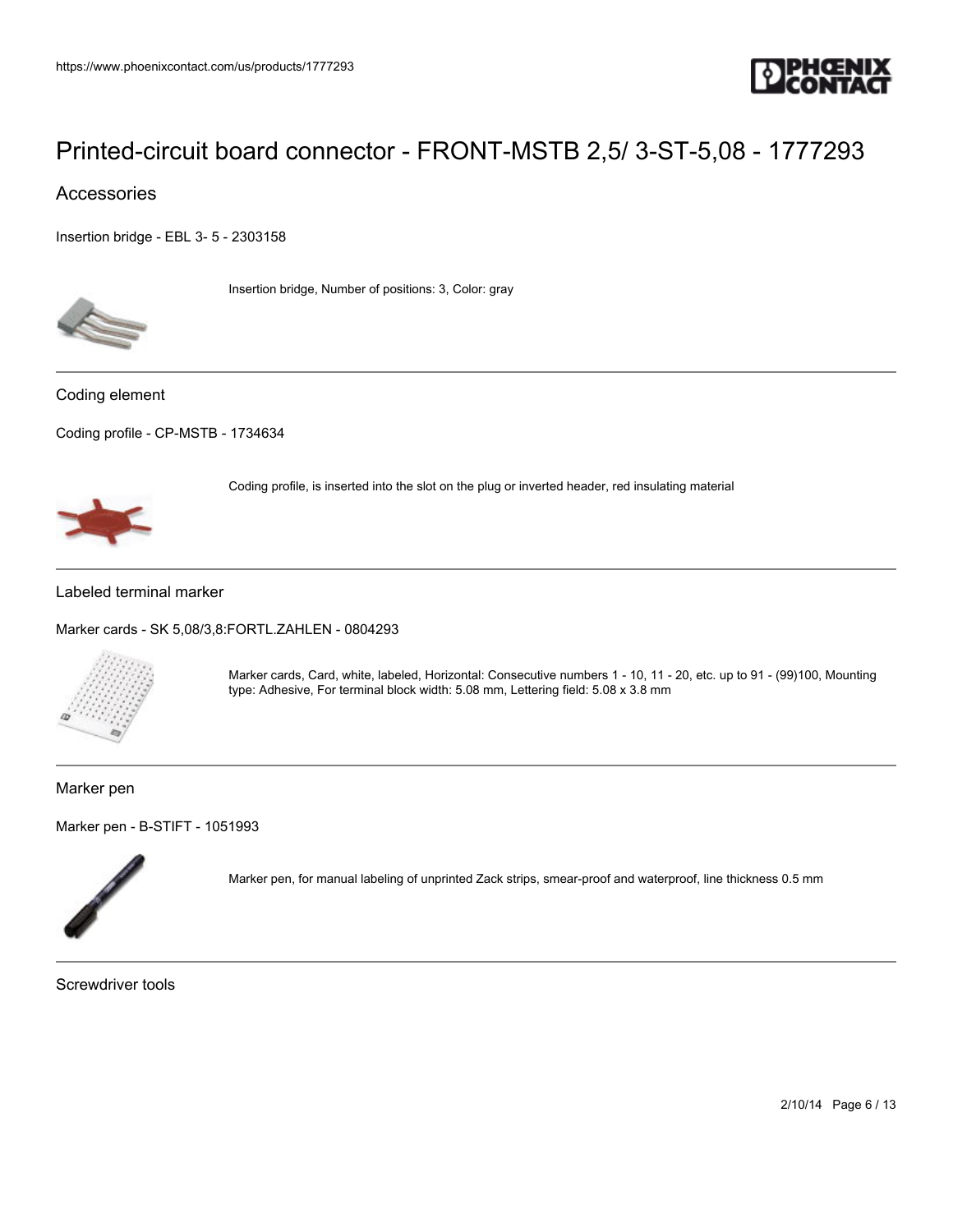

## **Accessories**

[Screwdriver - SZS 0,6X3,5 - 1205053](https://www.phoenixcontact.com/us/products/1205053)



Actuation tool, for ST terminal blocks, insulated, also suitable for use as a bladed screwdriver, size: 0.6 x 3.5 x 100 mm, 2-component grip, with non-slip grip

#### Terminal marking

[Marker cards - SK U/2,8 WH:UNBEDRUCKT - 0803883](https://www.phoenixcontact.com/us/products/0803883)



Marker cards, Sheet, white, Unlabeled, Can be labeled with: Plotter, Office printing systems, Mounting type: Adhesive, Lettering field: 186 x 2.8 mm

#### [Accessories - FRONT-MSTB-EW - 1763058](https://www.phoenixcontact.com/us/products/1763058)



Removal aid, for FRONT-MSTB, facilitates extraction of several plugs mounted behind each other

#### Additional products

[Base strip - MVSTBU 2,5/ 3-GB-5,08 - 1788541](https://www.phoenixcontact.com/us/products/1788541)



Plug component, Nominal current: 12 A, Rated voltage (III/2): 320 V, Number of positions: 3, Pitch: 5.08 mm, Connection method: Screw connection, Color: green, Contact surface: Tin, Assembly: Direct mounting

[Feed-through terminal block - UK 3D-MSTBV-5,08 - 3002131](https://www.phoenixcontact.com/us/products/3002131)



Feed-through terminal block, Connection method: Special and hybrid connection, Number of positions: 1, Cross section: 0.2 mm² - 4 mm², AWG: 24 - 12, Width: 5.08 mm, Color: gray, Mounting type: NS 32, NS 35/15, NS 35/7,5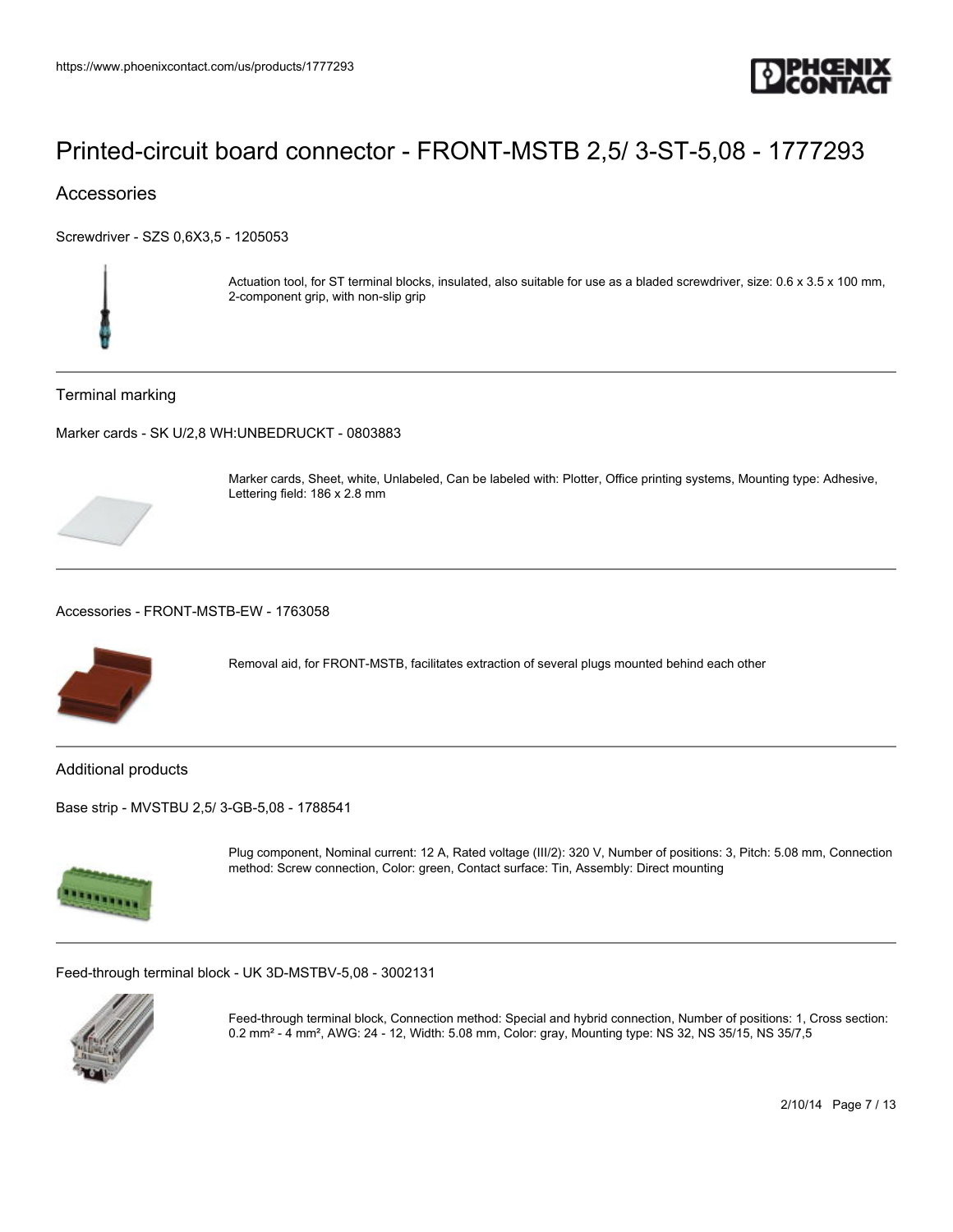

## Accessories

[Feed-through terminal block - UK 3-MVSTB-5,08 - 3002076](https://www.phoenixcontact.com/us/products/3002076)



Feed-through terminal block, Nominal current: 12 A, Nominal voltage: 250 V, Cross section: 0.2 mm<sup>2</sup> - 4 mm<sup>2</sup>, AWG: 24 - 12, Mounting type: NS 32, NS 35/15, NS 35/7,5, Number of positions: 1, Pitch: 5.08 mm, Width: 5.1, Color: gray

[Feed-through terminal block - UK 3-MSTB-5,08 - 3002034](https://www.phoenixcontact.com/us/products/3002034)



Feed-through terminal block, Connection method: Special and hybrid connection, Number of positions: 1, Cross section: 0.2 mm² - 4 mm², AWG: 24 - 12, Width: 5.08 mm, Color: gray, Mounting type: NS 32, NS 35/15, NS 35/7,5

[Double-level terminal block - UKK 3-MSTB-5,08 - 2770888](https://www.phoenixcontact.com/us/products/2770888)



Double-level modular terminal block with COMBICON plug-in zone, nominal current: 12 A, nominal voltage: 250 V, cross section: 0.2 mm<sup>2</sup> - 4 mm<sup>2</sup>, AWG: 24 - 12, mounting type: NS 35/7.5, NS 35/15, NS 32, pitch: 5.08 mm, width: 5.08, color: gray

[Feed-through terminal block - UKK 3-MSTB-5,08-PE - 1876615](https://www.phoenixcontact.com/us/products/1876615)



Feed-through terminal block, Nominal current: 12 A, Nominal voltage: 320 V, Cross section: 0.2 mm² - 4 mm², AWG: 24 - 12, Mounting type: NS 35/7,5, NS 35/15, NS 32, Number of positions: 1, Pitch: 5.08 mm, Width: 5.08, Color: green-yellow

[Feed-through terminal block - ZFKK 1,5-MSTBV-5,08 - 1873016](https://www.phoenixcontact.com/us/products/1873016)



Feed-through terminal block, Connection method: Special and hybrid connection, MSTB plug entry, Cross section: 0.2  $mm<sup>2</sup> - 2.5 mm<sup>2</sup>$ , Width: 5.08 mm, Color: gray, Mounting: NS 35/7,5, NS 35/15 / Ex data new / /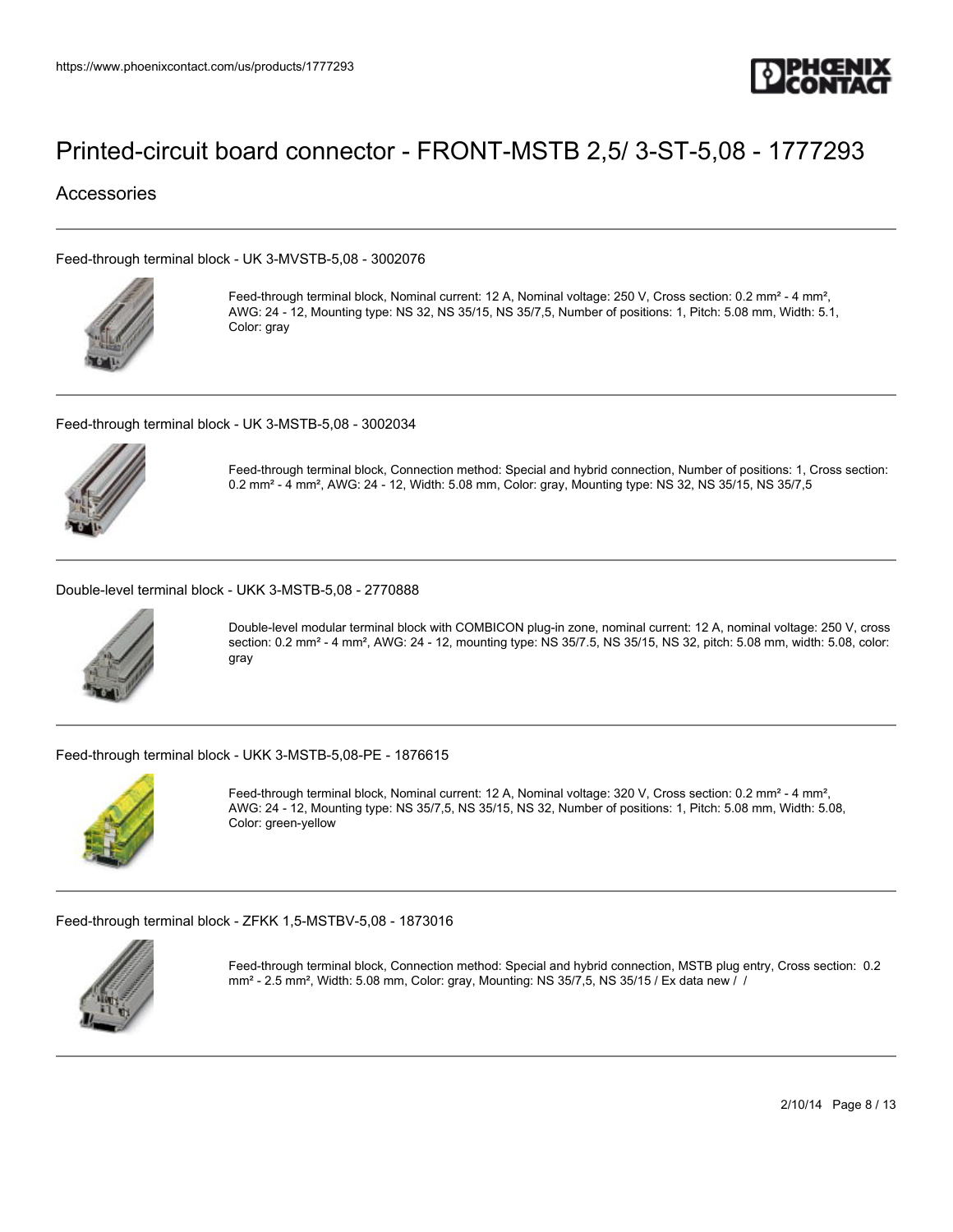

## Accessories

[Base strip - MSTBVK 2,5/ 3-G-5,08 - 1788732](https://www.phoenixcontact.com/us/products/1788732)



Plug component, Nominal current: 12 A, Rated voltage (III/2): 320 V, Number of positions: 3, Pitch: 5.08 mm, Connection method: Screw connection, Color: green, Contact surface: Tin, Assembly: DIN rail

[Plug-in block - UMSTBVK 2,5/ 3-G-5,08 - 1788127](https://www.phoenixcontact.com/us/products/1788127)



Plug component, Nominal current: 12 A, Rated voltage (III/2): 320 V, Number of positions: 3, Pitch: 5.08 mm, Connection method: Screw connection, Color: green, Contact surface: Tin, Assembly: DIN rail

[Feed-through terminal block - UK 3-MVSTB-5,08-LA 24RD - 3002102](https://www.phoenixcontact.com/us/products/3002102)



Feed-through terminal block, Nominal current: 12 A, Nominal voltage: 250 V, Cross section: 0.2 mm² - 4 mm², AWG: 24 - 12, Mounting type: NS 32, NS 35/15, NS 35/7,5, Number of positions: 1, Pitch: 5.08 mm, Width: 5.08, Color: gray

[Feed-through terminal block - UKK 3-MSTBVH-5,08 - 2770846](https://www.phoenixcontact.com/us/products/2770846)



Feed-through terminal block, Nominal current: 12 A, Nominal voltage: 250 V, Cross section: 0.2 mm² - 4 mm², AWG: 24 - 12, Mounting type: NS 35/7,5, NS 35/15, NS 32, Number of positions: 1, Pitch: 5.08 mm, Width: 5.08, Color: gray

#### [Base strip - MDSTBA 2,5/ 3-G-5,08 - 1842076](https://www.phoenixcontact.com/us/products/1842076)



Header, Nominal current: 10 A, Rated voltage (III/2): 320 V, Number of positions: 3, Pitch: 5.08 mm, Color: green, Contact surface: Tin, Assembly: Soldering, The article can be aligned to create different nos. of positions! In combination with MVSTB or FKCV plug components, both an MVSTBW (or FKCVW) and an MVSTBR plug (or FKCVR) must be used. Combination with TMSTBP plug components is not possible!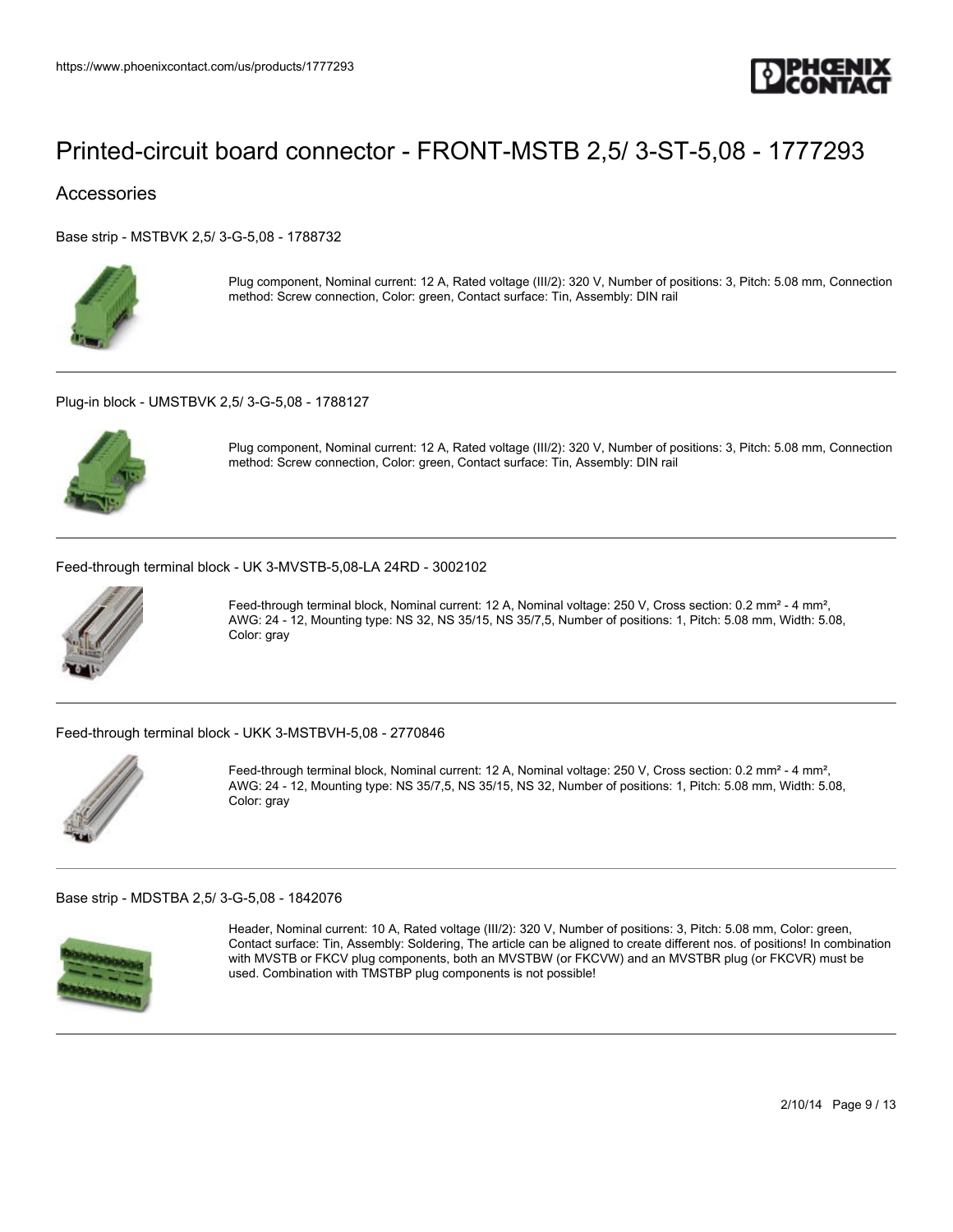

## **Accessories**

[Base strip - EMSTBA 2,5/ 3-G-5,08 - 1880313](https://www.phoenixcontact.com/us/products/1880313)



Contact surface: Tin, Assembly: Press-in

### [Base strip - EMSTBVA 2,5/ 3-G-5,08 - 1859522](https://www.phoenixcontact.com/us/products/1859522)



Header, Nominal current: 12 A, Rated voltage (III/2): 320 V, Number of positions: 3, Pitch: 5.08 mm, Color: green, Contact surface: Tin, Assembly: Press-in

Header, Nominal current: 12 A, Rated voltage (III/2): 320 V, Number of positions: 3, Pitch: 5.08 mm, Color: green,

[Printed-circuit board connector - FKIC 2,5/ 3-ST-5,08 - 1873362](https://www.phoenixcontact.com/us/products/1873362)



Plug component, Nominal current: 12 A, Rated voltage (III/2): 320 V, Number of positions: 3, Pitch: 5.08 mm, Connection method: Spring-cage conn., Color: green, Contact surface: Tin

[Base strip - MSTBA 2,5/ 3-G-5,08-LA - 1770957](https://www.phoenixcontact.com/us/products/1770957)



Header, Nominal current: 12 A, Rated voltage (III/2): 320 V, Number of positions: 3, Pitch: 5.08 mm, Color: green, Contact surface: Tin, Assembly: Soldering

[Base strip - MSTBA 2,5/ 3-G-5,08 - 1757255](https://www.phoenixcontact.com/us/products/1757255)



Header, Nominal current: 12 A, Rated voltage (III/2): 320 V, Number of positions: 3, Pitch: 5.08 mm, Color: green, Contact surface: Tin, Assembly: Soldering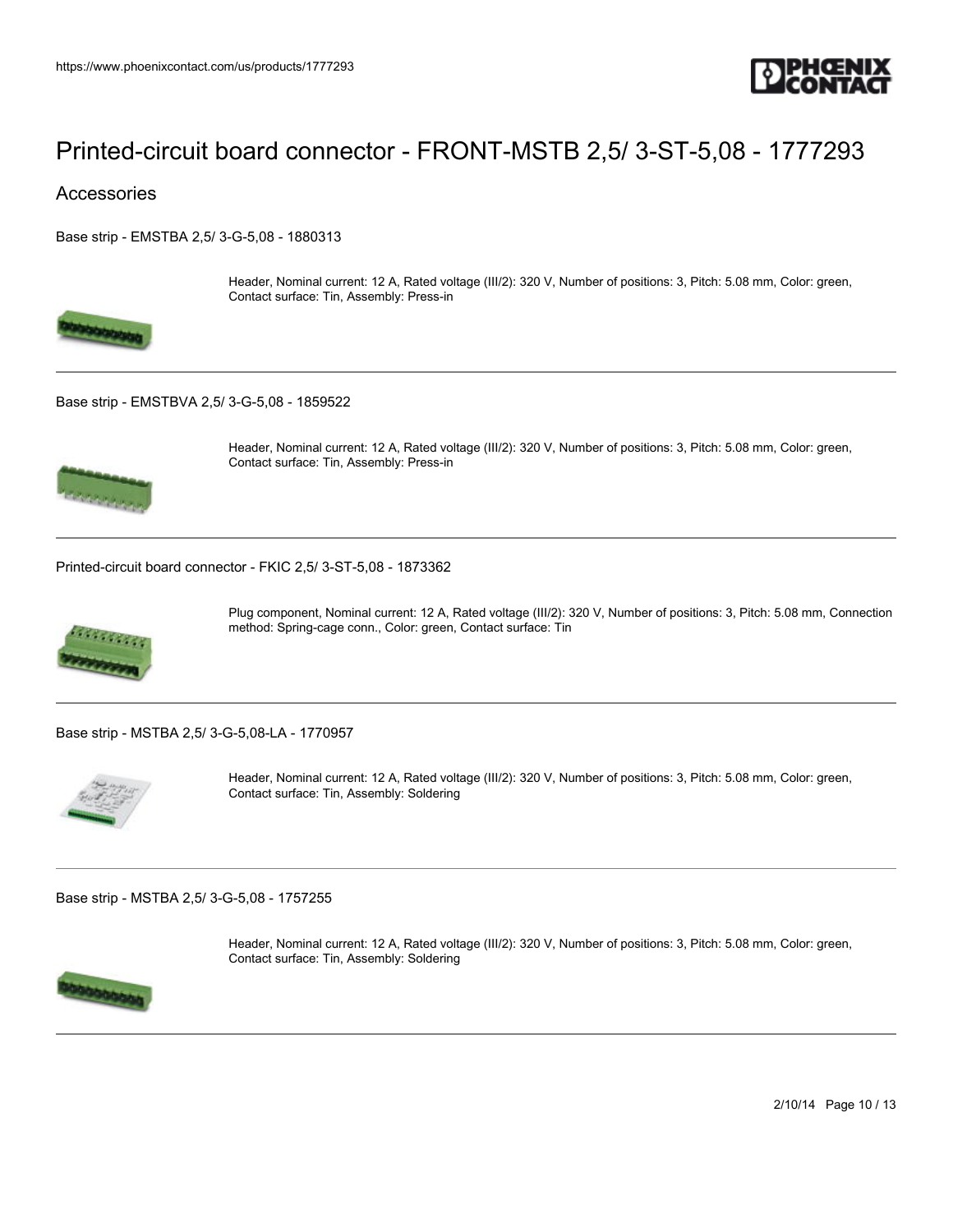

## Accessories

[Base strip - MSTB 2,5/ 3-G-5,08-LA - 1770724](https://www.phoenixcontact.com/us/products/1770724)



Header, Nominal current: 12 A, Rated voltage (III/2): 320 V, Number of positions: 3, Pitch: 5.08 mm, Color: green, Contact surface: Tin, Assembly: Soldering

#### [Base strip - MDSTBW 2,5/ 3-G-5,08 - 1802414](https://www.phoenixcontact.com/us/products/1802414)



Header, Nominal current: 10 A, Rated voltage (III/2): 320 V, Number of positions: 3, Pitch: 5.08 mm, Color: green, Contact surface: Tin, Assembly: Soldering, The article can be aligned to create different nos. of positions! In combination with MVSTB or FKCV plug components, both an MVSTBW (or FKCVW) and an MVSTBR plug (or FKCVR) must be used. Combination with TMSTBP plug components is not possible!

#### [Base strip - MDSTBV 2,5/ 3-G-5,08 - 1763087](https://www.phoenixcontact.com/us/products/1763087)



Header, Nominal current: 10 A, Rated voltage (III/2): 320 V, Number of positions: 3, Pitch: 5.08 mm, Color: green, Contact surface: Tin, Assembly: Soldering, Can be aligned! Mounting flange: Order No. 1836477, 1836480. In combination with MVSTB or FKCV plug components, both an MVSTBW (or FKCVW) and an MVSTBR plug (or FKCVR) must be used. Combination with TMSTBP plug components is not possible!

#### [Base strip - MDSTBV 2,5/ 3-G1-5,08 - 1736742](https://www.phoenixcontact.com/us/products/1736742)



Header, Nominal current: 10 A, Rated voltage (III/2): 320 V, Number of positions: 3, Pitch: 5.08 mm, Color: green, Contact surface: Tin, Assembly: Soldering, In combination with MVSTB or FKCV plug components, both an MVSTBW (or FKCVW) and an MVSTBR plug (or FKCVR) must be used. Combination with TMSTBP plug components is not possible!

#### [Base strip - MDSTB 2,5/ 3-G1-5,08 - 1762376](https://www.phoenixcontact.com/us/products/1762376)



Header, Nominal current: 10 A, Rated voltage (III/2): 320 V, Number of positions: 3, Pitch: 5.08 mm, Color: green, Contact surface: Tin, Assembly: Soldering, In combination with MVSTB or FKCV plug components, both an MVSTBW (or FKCVW) and an MVSTBR plug (or FKCVR) must be used. Combination with TMSTBP plug components is not possible!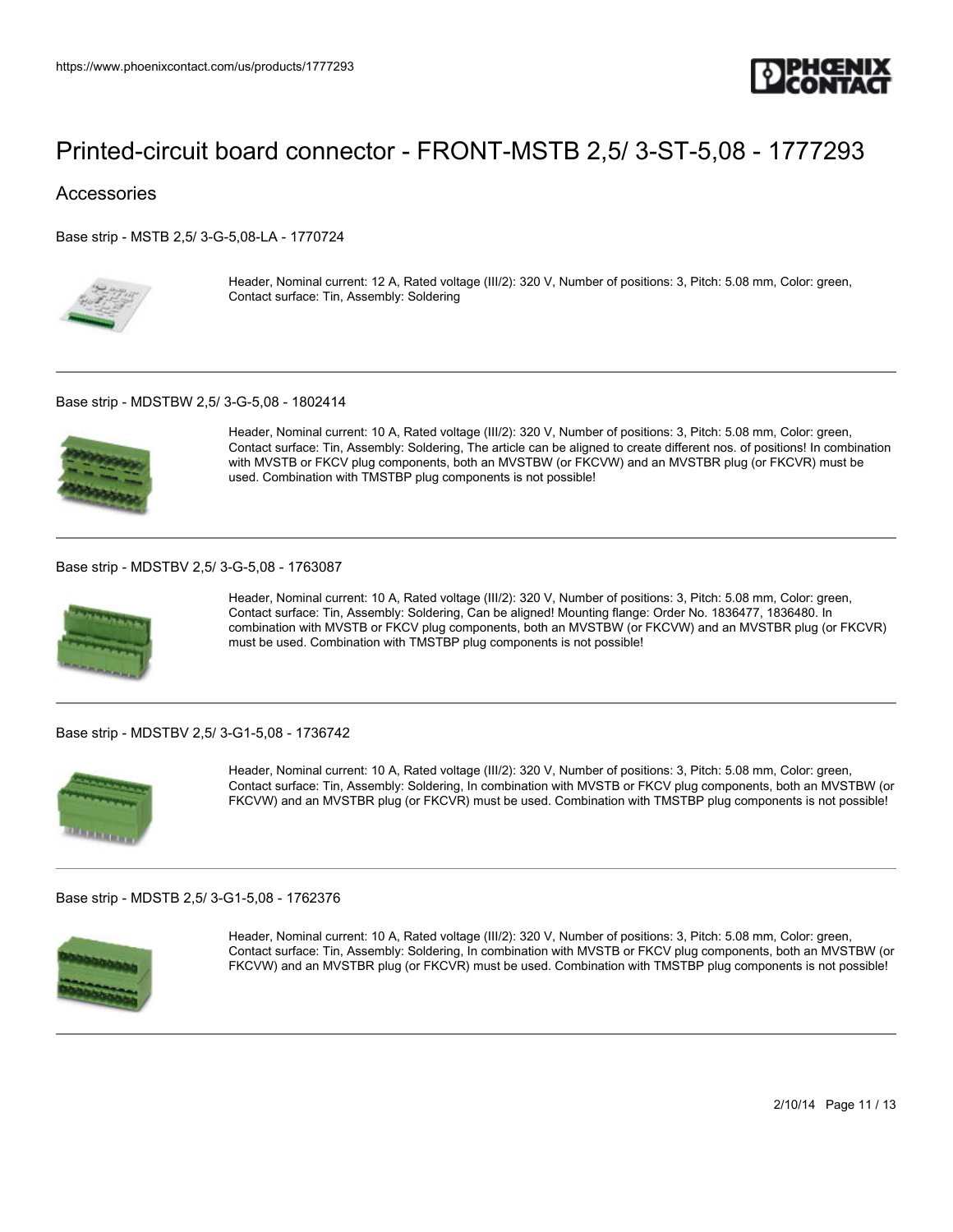

## **Accessories**

[Base strip - MDSTB 2,5/ 3-G-5,08 - 1762075](https://www.phoenixcontact.com/us/products/1762075)



Header, Nominal current: 10 A, Rated voltage (III/2): 320 V, Number of positions: 3, Pitch: 5.08 mm, Color: green, Contact surface: Tin, Assembly: Soldering, Can be aligned! Mounting flange: Order no. 1736771, 1736768. In combination with MVSTB or FKCV plugs, both an MVSTBW (or FKCVW) and an MVSTBR plug (or FKCVR) must be used. Combination with TMSTBP plugs is not possible!

[Base strip - SMSTBA 2,5/ 3-G-5,08 - 1767384](https://www.phoenixcontact.com/us/products/1767384)



Header, Nominal current: 12 A, Rated voltage (III/2): 320 V, Number of positions: 3, Pitch: 5.08 mm, Color: green, Contact surface: Tin, Assembly: Soldering

[Base strip - SMSTB 2,5/ 3-G-5,08 - 1769476](https://www.phoenixcontact.com/us/products/1769476)



Header, Nominal current: 12 A, Rated voltage (III/2): 320 V, Number of positions: 3, Pitch: 5.08 mm, Color: green, Contact surface: Tin, Assembly: Soldering

[Printed-circuit board connector - ICC 2,5/ 3-STZ-5,08 - 1823859](https://www.phoenixcontact.com/us/products/1823859)



Plug component, Nominal current: 12 A, Rated voltage (III/2): 320 V, Number of positions: 3, Pitch: 5.08 mm, Connection method: Crimp connection, Color: green, Corresponding male crimp contacts with current [A] and conductor cross section range [mm²] data: 10A/ICC-MT 0,5-1,0 (3190577); 10A/ICC-MT 0,5-1,0 BA (3190603); 12A/ICC-MT 1,5-2,5 (3190580); 12A/ICC-MT 1,5-2,5 BA (3190593). BA = Bandkontakte

Drawings